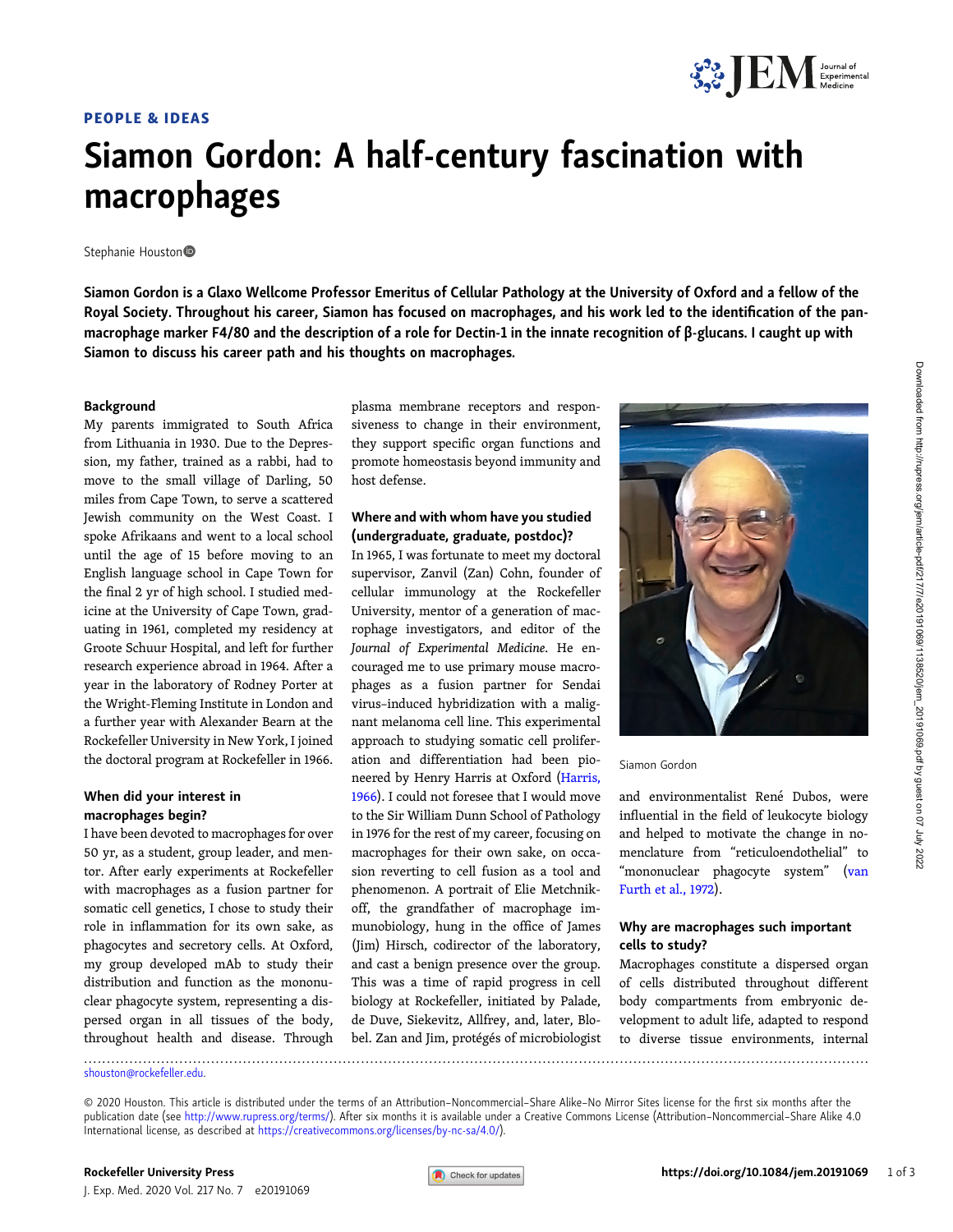# \$% JEM



Group reunion in 2013, 5 yr after closing the laboratory.

changes, and exogenous stimuli. As migrating and sessile cells, they interact with neighboring and remote cells through a variety of recognition receptors and secretory responses, by direct contact and via soluble signals, to tailor tissue-specific gene and protein expression. Macrophage trophic, phagocytic, and digestive functions contribute to organ development, growth, cellular injury, and death, shaping tissue modeling and repair, as well as host defense against infection. By sensing and reacting to changes in their immediate and systemic environment, macrophages contribute to physiological homeostasis as well as many disease processes beyond innate and adaptive immunity.

Mouse peritoneal macrophages were a wonder to behold by phase-contrast microscopy, especially after inflammatory stimulation in vivo and isolation by their tenacious adhesion to tissue culture plastic in vitro. Their pseudopodia and dynamic membrane ruffles, combined with a busy cytoplasm of endocytic and secretory vesicles, captured my imagination. Macrophagespecific markers such as the phagocytic Fc receptors were extinguished in heterokaryons by fusion with melanoma cells, but were, however, retained in immortalized hybrids by fusing primary macrophages with a macrophage tumor cell line. The discovery that macrophage primary cells and hybrids constitutively released lysozyme led to an appreciation that macrophages are active secretory cells as well as professional phagocytes. Collaborative studies revealed that macrophages acquired the

capacity to secrete plasminogen activator, generating the fibrinolytic enzyme plasmin, as well as other potent neutral proteinases, collagenase and elastase. These were early indications that macrophages are heterogeneous in phenotype, depending on their inflammatory status.

### Macrophage heterogeneity is a well-established concept. What are your insights?

Upon setting up my own laboratory at Oxford, it was natural to use hybridoma technology to generate new tools to characterize macrophage heterogeneity in situ. Hybridization of immunized splenic B lymphocytes and myeloma cells yielded cell-specific mAb. The pan-macrophage F4/80 mAb ([Austyn](#page-2-0) [and Gordon, 1981\)](#page-2-0), directed against the EMR1 antigen, made it possible to identify mouse macrophages in embryonic and adult tissues in the steady-state and a range of disease models. Functional screens were subsequently used to develop a panel of further mAb directed against macrophage surface receptors involved in adhesion, migration and phagocytosis [\(Taylor et al.,](#page-2-0) [2005\)](#page-2-0).

Fast forward to the past decade, during which a paradigm shift has been brought about by lineage-tracing methods, that macrophages in tissues originate from yolk sac and fetal liver progenitors which seed developing tissues of the fetus, then turn over slowly as resident populations in all organs throughout adult life ([Yona et al.,](#page-2-0) [2013\)](#page-2-0). Hematopoietic stem cell–derived blood monocytes replenish macrophages in tissues with high turnover such as gut and are recruited in response to increased demands during inflammation and infection. Adult tissues therefore contain mosaic macrophage populations of embryonic and bone marrow origin.

Immunocytochemical analysis of antigen markers established that macrophages can be distinguished from other cell types in situ; particularly striking was the discovery that resident macrophages in different organs expressed tissue-specific signatures as well as common antigen markers. Recent gene expression analysis by single-cell RNA sequencing has begun to generate a wealth of information regarding cellular composition and diversity in different tissues, including macrophage populations. Although further validation of protein expression is needed, this information has already greatly extended knowledge of organ-specific functions; atlases of tissue and blood cell composition and gene and protein expression document extensive cellular heterogeneity, novel cell types, and subpopulations of macrophages as well as other lineages [\(https://www.proteinatlas.](https://www.proteinatlas.org/humanproteome/tissue) [org/humanproteome/tissue\)](https://www.proteinatlas.org/humanproteome/tissue).

Mackaness and colleagues initially described macrophage activation by acquired immunity after Bacille-Calmette-Guérin (BCG) infection; enhanced anti-mycobacterial activity depended on prior stimulation of T lymphocytes but was antigen nonspecific, since priming by BCG also promoted resistance to challenge with Listeria monocytogenes, an unrelated pathogen [\(Mackaness, 1964\)](#page-2-0). Subsequent studies by Steinman and Cohn revealed the role of dendritic cells in the activation of naive CD4 lymphocytes [\(Moberg,](#page-2-0) [2011](#page-2-0)), and others identified interferon gamma as the macrophage-activating cytokine. Many studies of resident and monocyte-recruited tissue macrophages in inflammation and infection revealed striking differences in macrophage phenotype associated with innate and adaptive, humoral, and cellular immunity; prominent changes were observed in MHC and costimulatory antigen expression, generation of reactive oxygen and nitrogen metabolites, and secretion of pro- and anti-inflammatory cytokines, enzymes, and inhibitors [\(Mosser and Edwards, 2008\)](#page-2-0). Characteristic gene expression markers of differential cell polarization can be induced in cell culture by treatment of monocyte/macrophages with TH1- and TH2-type cytokines